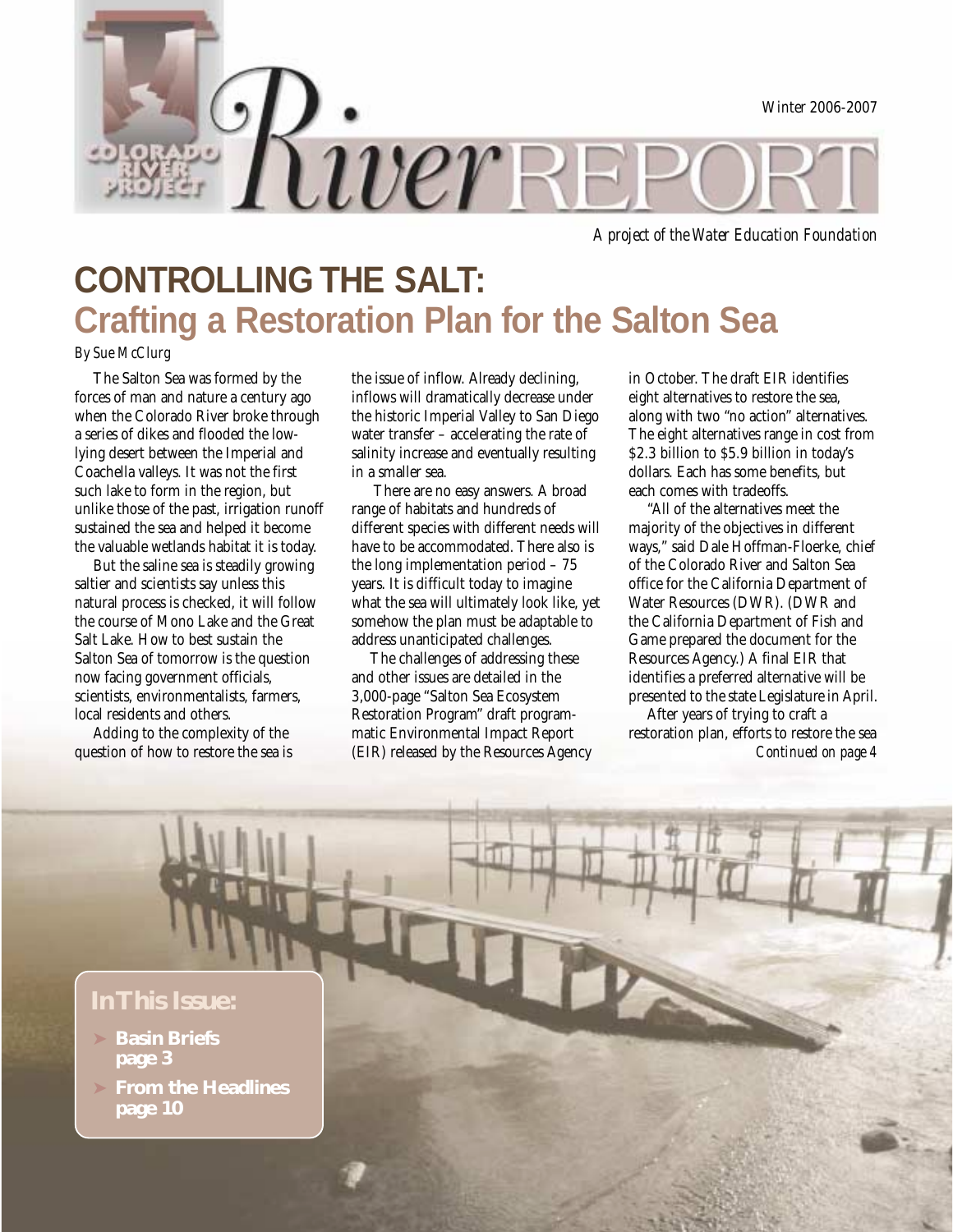## **Dear Readers**

 *he Salton Sea is growing saltier each year and if nothing is done to reverse this trend; it will eventually become as saline as the Great Salt Lake. Developing a restoration plan for this important wetlands habitat is a major undertaking, and one that could have implications for years to come as California implements the Imperial Valley-San Diego water transfer. In October, California officials identified eight proposed alternatives to address myriad problems facing the sea and they are hopeful that a consensus can be reached on a multi-billion dollar restoration plan. Time, as you will read in this issue of* River Report*, is of the essence if the sea's ecosystem is to be saved.*

*Bringing together stakeholders who have a common interest in the many issues in the Colorado River Basin is the goal of our biennial, invitation-only Colorado River Symposia. Our sixth symposium will be held Sept. 19-21, 2007, at The Bishop's Lodge in New Mexico. Please mark your calendars with this important date and be in touch with us if you have any suggestions for our panel topics.*

Rita Schmidt Sudman

#### **Colorado River Project Advisory Members**

Hamlet "Chips" Barry, Denver Water Michael Cohen, Pacific Institute Herb Guenther, Arizona Department of Water Resources Gary Hansen, Colorado River Indian Tribes J. Arturo Herrera, Mexican Section, International Boundary and Water Commission Jeff Kightlinger, MWD of Southern California David Lindgren, Downey Brand James Lochhead, Brownstein Hyatt & Farber Estevan Lopez, New Mexico Interstate Stream Commission Patricia Mulroy, Southern Nevada Water Authority Jerome C. Muys, Attorney Don Ostler, Upper Colorado River Commission Jennifer Pitt, Environmental Defense Lester Snow, California Department of Water Resources Maureen Stapleton, San Diego County Water Authority Gary Weatherford, Weatherford & Taaffe

#### *River Report is a project of the Water Education Foundation*

**Editor** Rita Schmidt Sudman

**Writer** Sue McClurg

**Photos**

California Department of Water Resources John Rinne U.S. Bureau of Reclamation

**Map**

California Department of Water Resources

**Graphics and Layout** Curt Leipold, Graphic Communications

The Water Education Foundation thanks all the sources and experts who reviewed this newsletter for balance and accuracy.

The mission of the Water Education Foundation, an impartial, non-profit, organization, is to create a better understanding of water issues and help resolve water resource problems through educational programs.

Water Education Foundation 717 K Street, Suite 317 Sacramento, CA 95814 (916) 444-6240 fax (916) 448-7699 e-mail: feedback@watereducation.org **Web page: www.watereducation.org**

**President** Michael D. Armstrong **Executive Director** Rita Schmidt Sudman

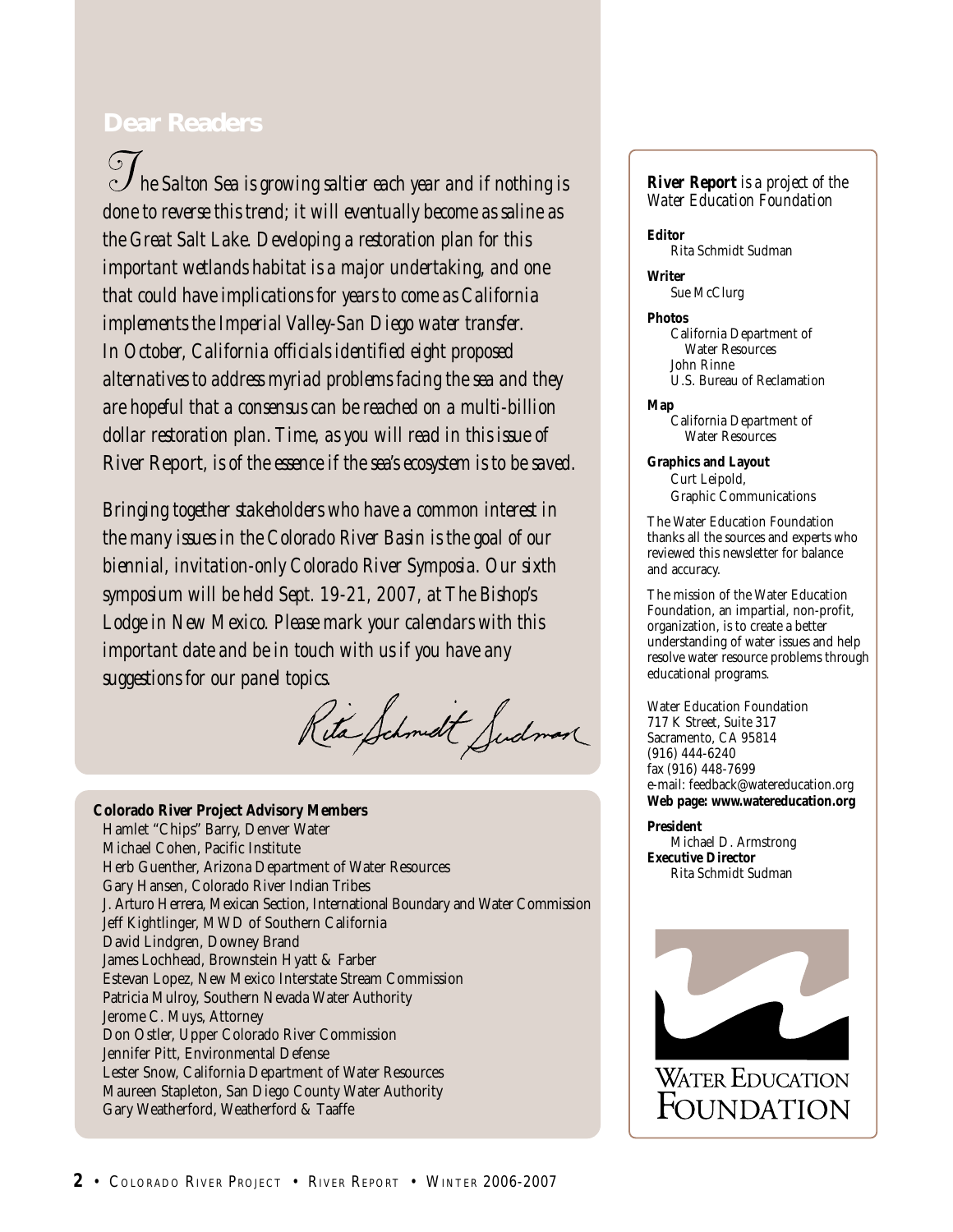Basin Briefs

# **UPPER BASIN:**

The golden anniversary of the Colorado River Storage Project Act was celebrated in October at Glen Canyon Dam, one of four projects authorized by the 1956 legislation. Three other units were part of the initial legislation signed into law by then-President Dwight Eisenhower: the Flaming Gorge Unit on the Green River in Utah and Wyoming; the Navajo Unit on the San Juan River in New Mexico and Colorado; and the

Curecanti Unit on the Gunnison River in Colorado.

Completed in 1963, Glen Canyon Dam created Lake Powell, the nation's second largest manmade lake. The reservoir, which can hold up to 26 million acre-feet of water, about two years of total average flows for the Colorado River, helps the Upper Basin states meet their annual delivery requirements to the Lower Basin states. It has been especially valuable during the severe drought.

All told, the reservoirs formed by the four units of the 1956 Act have a total capacity of nearly 30.6 million acre-feet of active storage. The generating units provide hydroelectric power for more than 5.8 million customers in six Western States. •

# **LOWER BASIN:**

The state of Nevada has concluded hearings on a proposal by the Southern Nevada Water Authority (SNWA) to tap rural groundwater supplies and transport the water to the Las Vegas area. The two-week session, conducted by the Nevada State Engineer in September, considered whether SNWA can draw 91,224 acre-feet of water from White Pine County's Spring Valley. The ruling is expected to take several months.

The White Pine County water is just one part of SNWA's overall proposal to tap in-state groundwater resources for 180,000 acre-feet of water to help augment its Colorado River supplies.

Southern Nevada's growing population is on a collision course with its limited water resources. From 2003- 2004, Las Vegas was the fourth fastest growing city in the U.S., and the Las Vegas area currently is home to 65 percent of Nevada's residents. But the SNWA is entitled to only 300,000 acrefeet per year of Colorado River water and has limited local groundwater. Water agency officials have adopted stringent water conservation measures, but unless new sources are found, Las Vegas could run out of water for new development by 2025.

A historic proposed agreement released in February 2006 by the seven Colorado River states recommends enacting a far-reaching program for water conservation and other augmentation activities to generate "intentionally created surplus" supplies – allowing water SNWA creates such as through this proposal to be cycled through the system without affecting a state's Colorado River allocation. The states' proposal is one of five river re-operation scenarios now being analyzed by the U.S. Bureau of Reclamation officials in development of an Environmental Impact Statement.

But the proposal to develop and transport rural groundwater supplies to Las Vegas is highly controversial. Environmentalists and local ranchers opposed to the White Pine County proposal say SNWA has exaggerated how much water is available from these aquifers, and that tapping these sources will threaten the rural area's economic growth and environment. They also argue that the SNWA should seek to conserve more water in Las Vegas or curb growth before looking to rural Nevada for more water. •

# **Mark your 2007 calendars Mark your 2007 calendars for these exciting for these exciting Water Education Foundation Water Education Foundation water tours: water tours:**

## **March 7-9** ➤ **the Mexican Delta Tour**

**March 28-30** ➤ **the Lower Colorado River Tour**

*Learn more at http://www.watereducation.org/tours.asp or call 916-444-6240*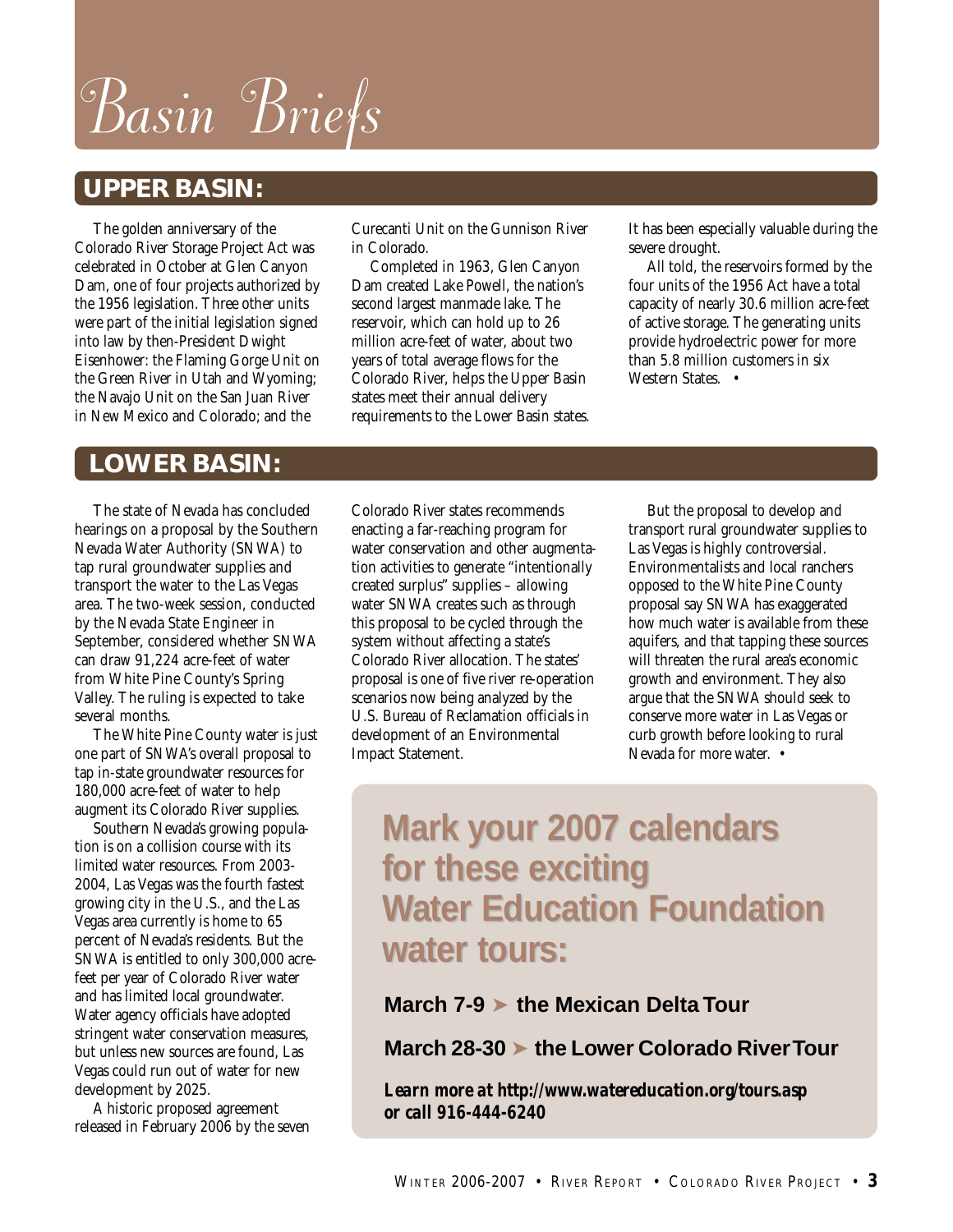#### **F E A T U R E**

#### *Continued from front page*

gained momentum in 2003 during negotiations over the Quantification Settlement Agreement (QSA). Through the QSA, the California water agencies quantified their share of the state's Colorado River supplies, making possible water transfers among them – including the Imperial Valley-San Diego transfer.

The long term water transfer is a key component of the QSA and California's plan to cut its use of Colorado River water to its 4.4 million acre-feet annual allocation by 2016. How to mitigate for any deterioration of the sea related to the transfer and who should be liable became major sticking points in the negotiations. The stalemate was broken when California enacted legislation in 2003 assuming that responsibility and exempting the transfer from liability under state endangered species laws. (Fears about liability for environmental consequences scuttled an earlier version of the QSA in late 2002.)

Some people say if no solution is implemented to restore the sea it could potentially jeopardize the transfer, and perhaps the QSA itself, because the State Water Resources Control Board reserved "continuing authority to consider whether it would be appropriate to add, delete or modify mitigation measures required" for the transfer, which is the cornerstone of the QSA.

"There are tremendous implications for the Colorado River basin states," said Michael Cohen, senior research associate with the Pacific Institute. "If the QSA unravels there are huge ramifications up and down the river."

Originally opposed to the transfer, environmentalists say they are now working to ensure that the best possible restoration plan is adopted for the Salton Sea. "Restoration of the sea was part of the deal to get the Water Board to approve the transfer and for the transfer to comply with state environmental laws," said Kim Delfino, California



program director for Defenders of Wildlife. "Restoration must move forward. The question is: What is it going to look like?"

Under terms of the legislation, the state is required to select a preferred alternative that 1) provides the best restoration of long term stable aquatic and shoreline habitat for the historic levels and diversity of wildlife, 2) eliminates air quality impacts from the restoration project and 3) protects water quality.

Local governmental officials also want to somehow maintain a deep marine sea for recreation and economic opportunities, which will increase political support and, potentially, local funding for the preferred alternative. How to mesh environmental values – and the state's legal obligations – with recreation is a central question.

Many residents and policymakers in the Imperial and Coachella valleys have come out in favor of the restoration alternative developed by the Salton Sea Authority (SSA), primarily because they believe it would best protect the region's air quality and because it would provide the largest and deepest bodies of water for recreation. The SSA's original alternative generated controversy, however, because it assumed that more water would flow into the sea than projected by state officials. Critics also said it would not provide enough water

for habitat. The schematic also detailed plans for major urban development around the sea.

Although the original proposal is the one included in the draft EIR because of time constraints in the process, SSA officials have since amended their proposal so that it uses the same water/ inflow baseline as the state and provides more wildlife habitat. The extensive development around the sea included in the early draft has been removed, partly in recognition that land-use decisions ultimately will be made by local planners.

"We need a plan based on sound science, but we also need one that will have the political support of local and state elected officials," said Rick Daniels, the SSA's executive director.

A group of Imperial Valley farmers, known as the Imperial Group, has advanced its own plan for the sea of the future, proposing a series of concentric lakes of varying salinity. Leaders of the group say their plan – which is included in the draft EIR – is superior because it will work with even less inflow than currently projected, increasing the ability to adapt to changing conditions. "We don't see the [certainty] in the models," said Mike Morgan "so we chose to build it to the lowest flows you can anticipate and deal with the additional flows if and when you have them."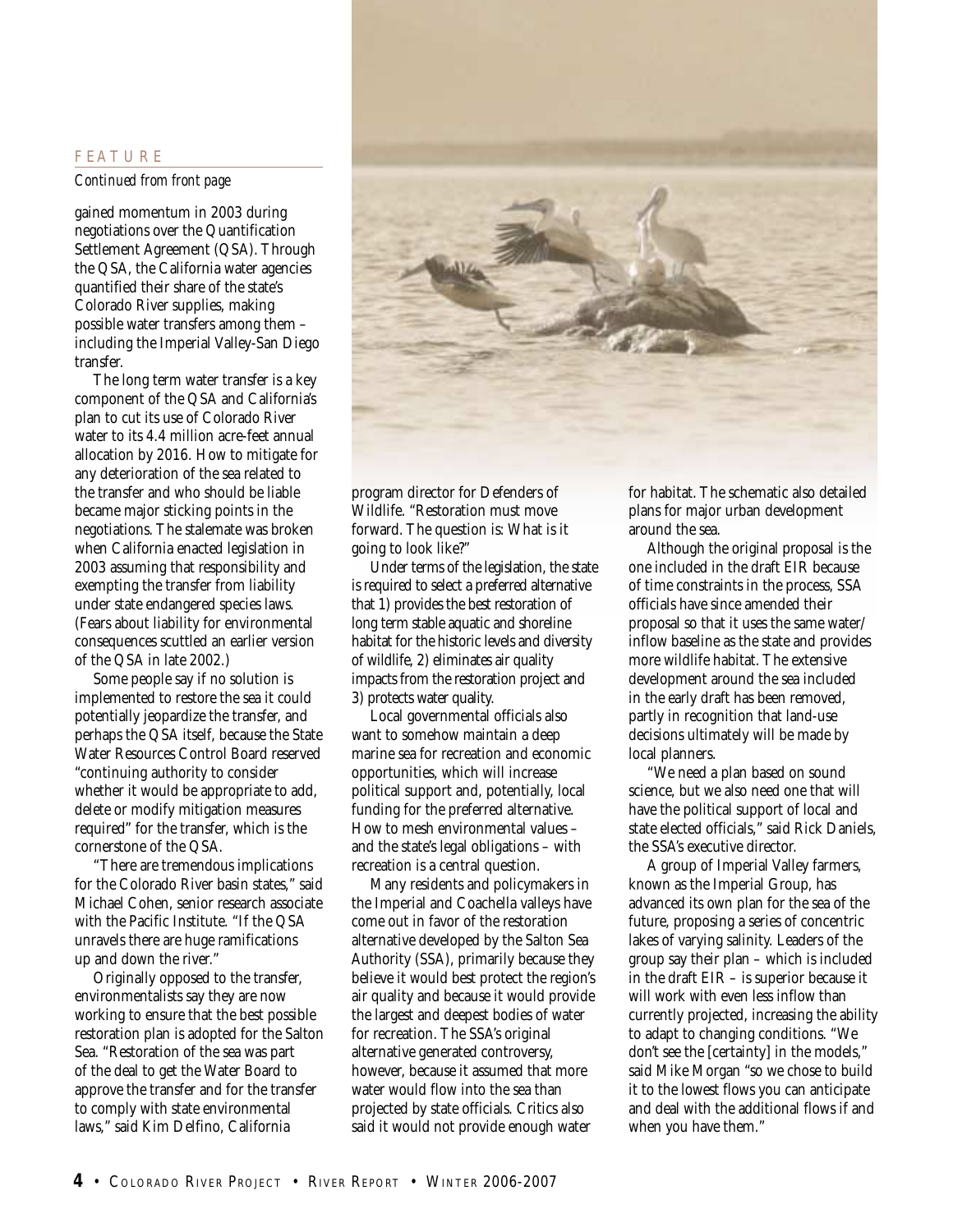None of the eight alternatives received an "A" grade from environmental groups, but representatives believe a hybrid plan based on several of these proposals could receive very broad support.

State officials hope such a consensus is reached over the next five months as they work to identify a preferred alternative. (The public review period for the draft EIR closes on Jan. 16, 2007.) "My goal is to try to get as many people on

board as possible," Hoffman-Floerke said.

Time is of the essence. As a terminal lake with no natural outlet, the sea's salinity already has increased to a point where it is 30 percent saltier than the Pacific Ocean and it can no longer support the marine sport fishery planted in the 1950s. Only the salt-tolerant tilapia fishery remains, a weak link in the food chain upon which thousands of fish-eating birds rely. By the time the

full transfer takes effect, current inflow, estimated at 1.3 million acre-feet, is projected to be reduced by about 25 percent, further concentrating the salt as the sea shrinks in size. Experts believe other developments over the next 75 years will further reduce inflows. The exposed seabed, or playa, will be vulnerable to wind – potentially creating dust storms that could affect the health of nearby residents.

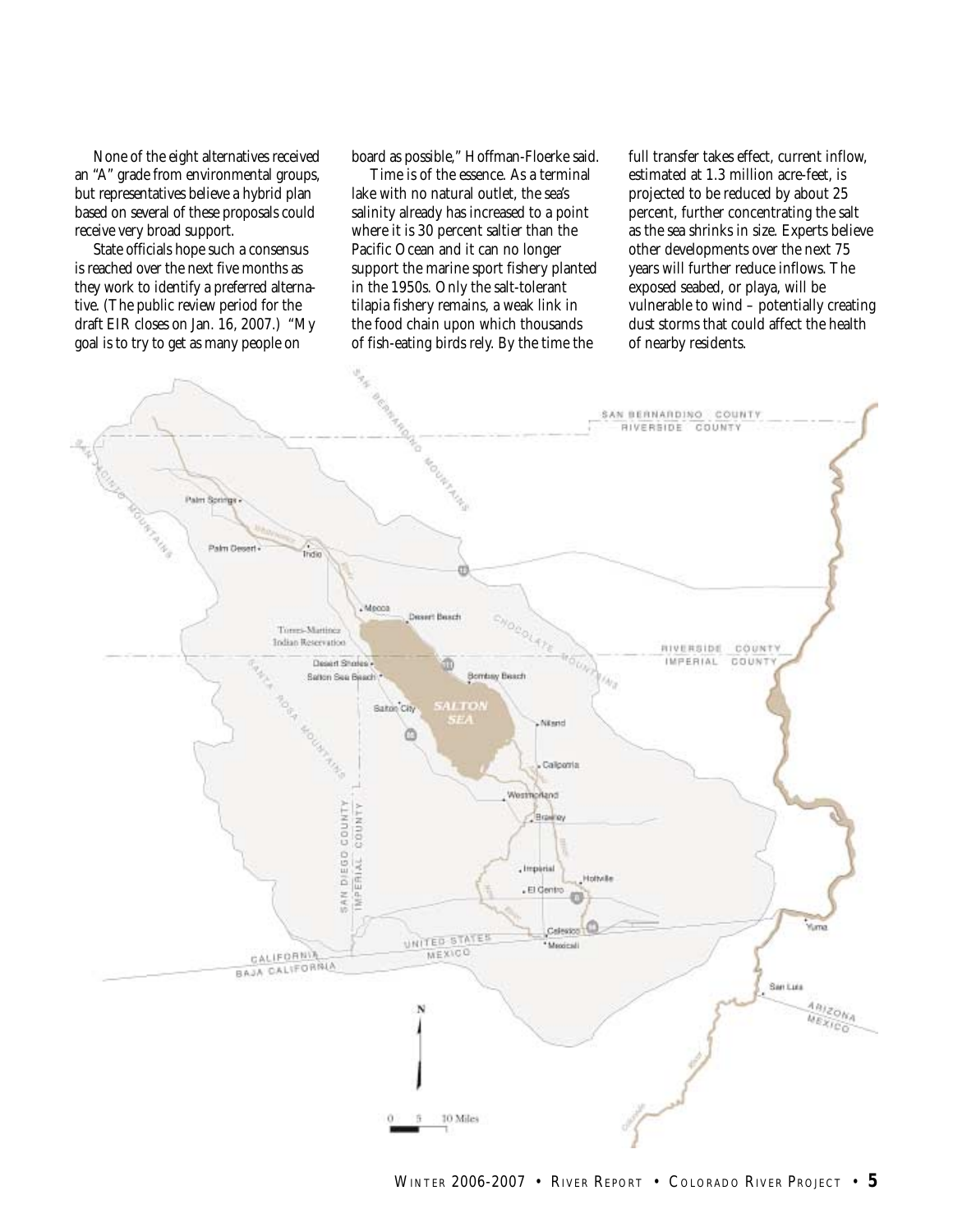

For now, fallowing within the Imperial Irrigation District (IID) generates water to flow into the sea. But when that supply is cut off, experts predict that the shoreline would recede to expose as much as 140 square miles of seabed (the sea currently covers 360 square miles). The remaining salts and chemicals would be concentrated into a much smaller pool of water in which fish and most invertebrates would be unable to survive – threatening the food source for many of the 400 species of birds found at the sea. The alternatives in the draft EIR are designed to manage these effects in the best way possible. But all of the alternatives would take decades to fully construct. Meanwhile, the sea will only grow saltier.

To help offset this problem, the state and SSA are proposing construction of 2,000 acres of early-start habitat in and around the sea. But even this habitat would take several years to develop. The urgency of the situation is not lost on Daniels. "We are not short on technical solutions," he said. "We are short on political leadership to get this thing done." The sea has been "studied to death," he added. "I believe action will be taken. This represents our last, best chance to restore the sea."

In addition to garnering political support and action, implementing the ultimate alternative also will require funding. Proposition 84, passed by California voters in November, will provide \$47 million toward a Salton Sea restoration plan. The water agencies involved in the transfer (the Coachella Valley Water District, IID and the San Diego County Water Authority) pledged a total of \$133 million to mitigate for the water transfers including impacts on

the sea, plus an additional \$30 million (\$10 million each) exclusively for Salton Sea restoration. The state agreed to assume liability for any additional necessary funding.

Julia Levin, state policy director with Audubon California, is confident that funding will be found. "The key to funding is to build broad public support. I think funding will follow," she said. "There's too much at stake not to implement a good restoration plan."

This issue of *River Report* discusses the important role the sea plays in the ecosystem, the challenges of restoration and provides an overview of the eight alternatives to restore the sea. Please refer to DWR's web site for maps and detailed descriptions for each alternative, http://www.saltonsea.water.ca.gov

#### **Background**

The 35-mile long, 15-mile wide depression in Riverside and Imperial counties known as the Salton Sink has been filled by the meandering Colorado River at least three times over the last 1,000 years. Such lakes eventually evaporated. Today's Salton Sea was formed in 1905-07 when the Colorado River broke through a series of dikes and poured into the Salton Sink for 18 months before the Southern Pacific Railroad Co. finally managed to close the gap. The flood left behind a freshwater lake with about twice the surface area of today's sea. The sea has no natural outlet and is sustained by salty drainage water from nearby farm fields.

In the 1920s, the Salton Sea developed into a tourist attraction because of its water recreation and the waterfowl attracted to the area. By the mid-1950s, the sea was an

ideal location for recreational boaters, weekend campers and tourists. Many believed then that it would become the next Lake Tahoe, and investors purchased land around the sea on the premise of one day developing resorts. In the 1970s, a combination of higher inflows and a higher shoreline washed out the shoreline developments – including many of the resorts. Ordered to reduce its discharges, IID agreed in the 1980s to transfer some conserved water to the Metropolitan Water District of Southern California.

The Salton Sea is California's largest remaining wetlands habitat and it has become one of the most important wetlands for birds in North America, particularly for migrating water birds on the Pacific Flyway. More than 400 resident, migratory and special status bird species have been recorded at the sea, with about 250 of those species using the Salton Sea on a regular basis. It also is home to three endangered species, the Yuma clapper rail, the brown pelican and the desert pupfish.

Throughout the years, the sea's overall salinity has steadily increased. About 4.5 million tons of salt are dissolved in the 1.3 million acre-feet of inflow that enters the sea each year. About the same amount of water evaporates annually, leaving salts behind, and the remaining water gets saltier each year. This increasing salinity has changed the dynamics of the ecosystem.

Algae blooms have caused odor problems in the region and are believed to contribute to the periodic fish die-offs at the sea. Bird die-offs are more alarming. In 1992, 150,000 eared grebes died from unknown causes, and more recently 1,400 endangered brown pelicans perished from a form of botulism.

Despite these problems, the wealth and diversity of wildlife at the sea continue to attract visitors, primarily fishermen and bird watchers.

Since the 1960s, studies have been conducted on how to reduce the sea's salinity and address these other water quality issues. With the formation of the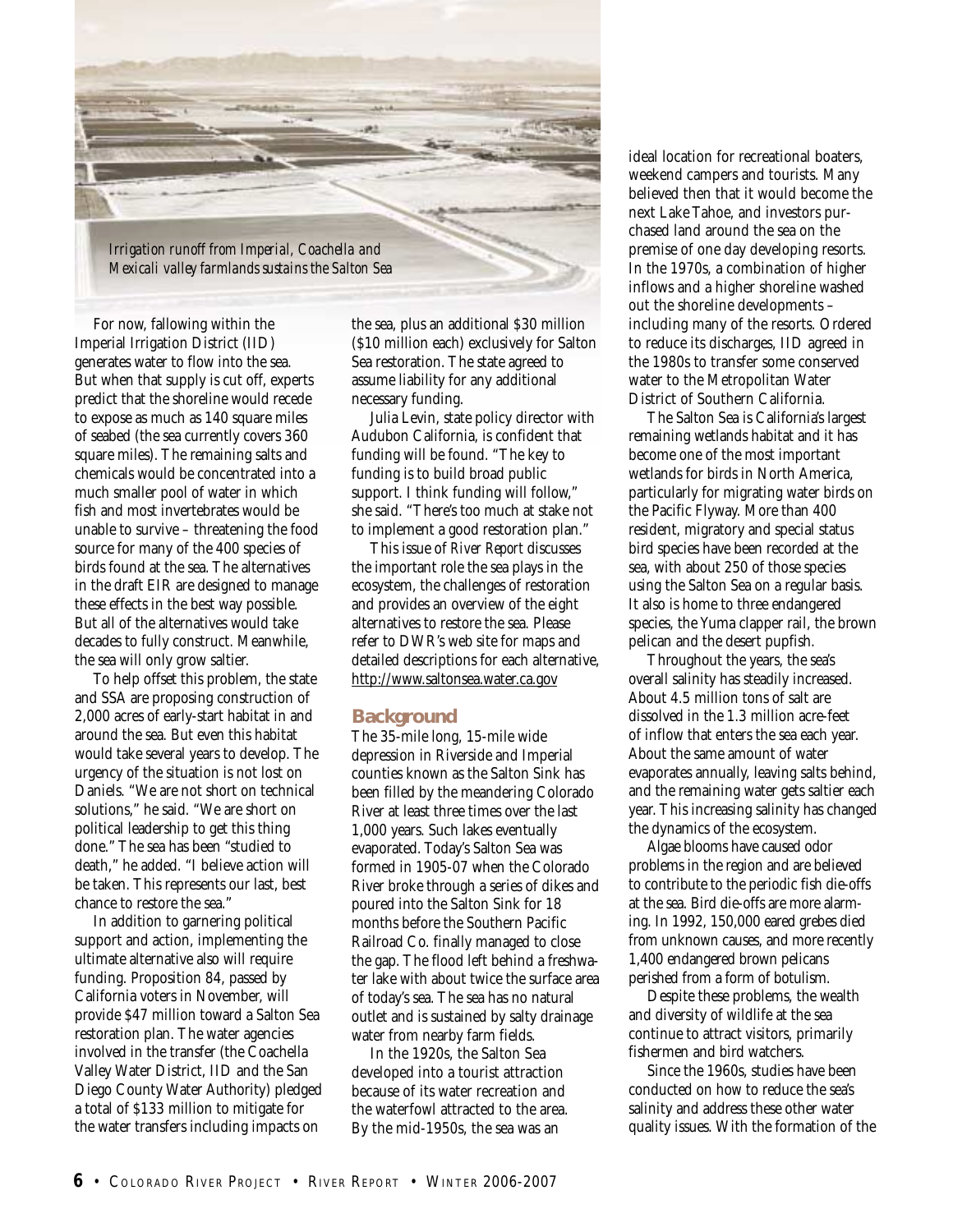SSA (a local joint powers authority) in the early 1990s, federal officials provided money for new studies – primarily focusing on creating some sort of outlet for the sea. Those ideas never came to fruition, in part because of their enormous price tags, but they did form the groundwork for today's restoration efforts, which rely on in-sea management of the salt.

If no restoration plan is implemented, the sea's current salinity of about 48,000 milligrams per liter (mg/ L) will continue to increase. Water elevations are expected to decline over the next decade due to events unrelated to the transfer; increasing salinity to  $60,000 \text{ mg/L}$  – too salty for the pile worm that now forms the base of the food chain. Once transfer mitigation flows end in 2018, it would accelerate the drop in water elevation and by 2078, salinity would exceed 300,000 mg/L. By comparison, Mono Lake today has a salinity level of 80,000 mg/L; the Great Salt Lake 230,000 mg/L; and the Pacific Ocean, on average, 35,000mg/L.

#### **Challenges**

The Salton Sea of tomorrow will not look like the Salton Sea of today or yesterday. Developing a vision of the sea of the future and working to bring that vision to life is an immense challenge. "The sea is constantly changing – it's not like Mono Lake, where the lake can be restored to a historical set of conditions," said the Pacific Institute's Cohen. He said the environmentalists' goal is to maximize the ecological benefits of the water and minimize any threat to public health because of dust storms.

One of the biggest challenges is how to accommodate the broad range of species at the sea. Typically, a habitat conservation plan addresses the needs of 10 to 20 species. Some 250 species of resident and migratory birds are regularly found at the sea. Habitat requirements for all species are unique, with some species favoring shallow water and others deeper water. Management trade-offs are inevitable.

For the fishery, somehow what will become a salt sink has to be separated from a lake or other body of water with lower

salinity concentrations that can support marine fish. Many of the birds at the sea, including the endangered brown pelican, depend upon the sea's fishery. The state estimates that should the fishery be eliminated, pelicans and other fish-eating birds would disappear from the sea by 2020. Balancing the needs of three endangered species against hundreds of others will require compromise.

Then there is the question of inflow. In its simplest form, the objective of the Salton Sea plan is to do as much as possible to restore the ecosystem with less water, all while reducing the amount of exposed seabed and/or managing the playa to reduce the occurrence of dust storms.

"The amount of water that flows into the sea is very important in determining what you can do there. The size of any project will reflect the reliability of inflows, and the risk that California is willing to assume that in any given year there won't be enough water to satisfy all of the project's various components. How dependable are the flows?" said Cohen. "We want to maximize the dependability of the system by relying on flows that seem to be pretty certain."

Construction of the preferred alternative is likely to take 20 to 30 years, and it is impossible to foresee what other events will impact the sea. Under the existing Imperial Valley-San Diego transfer, 300,000 acre-feet less water will flow into the sea each year. State officials identified other out-ofsea activities that could reduce inflow such as potential decreases in flows from the New and Alamo rivers if Mexico decides to develop this water for its own use.

Another wild card is the development of TMDLs (total maximum daily loads) for various pollutants. A TMDL requires that loads from all pollution sources

*"This represents our last, best chance to restore the sea."*

> *– Rick Daniels, Salton Sea Authority*

within an impaired watershed be allocated. For example, the Regional Water Quality Control Board's

Colorado Region (Colorado Regional Board) is in the process of developing a TMDL to reduce phosphorus loads to the Salton Sea. Phosphorus is a nutrient that is a major contributor for the growth of algae. As the algae die, bacteria decompose them, using up the available dissolved oxygen (a process called eutrophication), causing fish die-offs. As the TMDL is developed, a numeric value for how much phosphorus can flow into the sea will be established, with the "load" then divided among various water sources – including agricultural drains. As this and other TMDLs are adopted, local and state officials say farmers will reduce the amount of water that runs off their land, thereby reducing the amount of inflow into the Salton Sea.

Considering all of these factors, the state based its analysis of the alternatives on an average annual inflow of 717,000 acre-feet.

The Imperial Group believes that there will be even less water to depend upon and crafted its plan on a projected inflow of 500,000 acre-feet. Some have suggested that the group's ultimate plan is to sell some of the projected inflow. Morgan denied this, pointing out that the farmers do not have the ability to set up a water transfer because the IID holds the water rights in trust for the farmers. He said the Imperial Group believes that other factors will result in less water for the sea over the next 75 years, including the demands for more water by other Colorado River states.

The SSA had developed its proposal based on an assumed average annual inflow of 800,000 acre-feet, but has altered its plan to ensure it is feasible based on the state's projections. The SSA has also changed its plan to add more wildlife habitat and better address air quality concerns.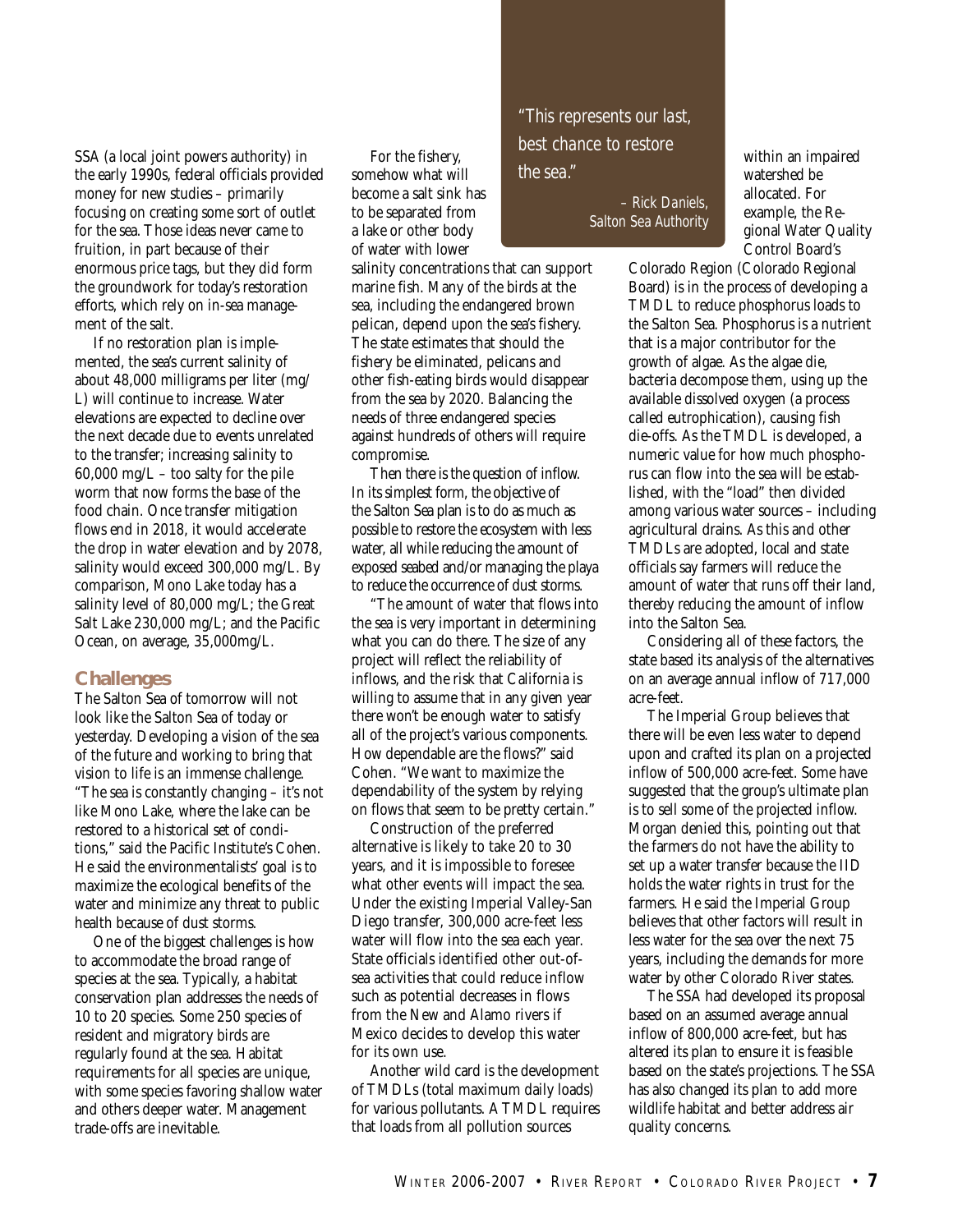Daniels said local constituents remain committed to the SSA's proposal because it includes elements that allow for the maximum amount of recreation and recognizes the need for economic development. Such economic development, he said, could help generate local funds to help pay for implementation of the restoration plan.

Selenium also is a concern. Selenium is a naturally occurring element and an essential nutrient for fish and birds. However, when it is present at elevated concentrations in the food web, selenium can cause severe adverse effects, especially on reproduction of fish and birds. According to the Colorado Regional Board the concentration of selenium in the sea's water is about 1 to 2 parts per billion (ppb), well below the 5 ppb federal criteria for protection of aquatic life. But some sediment concentrations are elevated and there is concern that under most of the alternatives, construction of various habitats and barriers would disturb these sediments, releasing selenium into the food chain.

According to the draft EIR, between now and 2020, state officials would conduct pilot studies and monitoring programs to further characterize the distribution of selenium in the sediments, and collect additional samples to refine predictions of selenium risk, and modify the project design to minimize selenium uptake in the food web.

#### **The Alternatives**

The release of the draft EIR follows two years of scientific study and input taken during 30 public meetings. Although the alternatives are identified as one to eight, state officials say this is not a ranking of priority, rather a ranking of least to most complex of the alternatives evaluated.

The report analyzes three main types of habitat:

The **saline habitat complex** consists of a series of 1,000-acre cells with water ranging in depth from 1 inch to 6 feet, with most acreage 6 inches deep. The habitat would mimic the current shoreline, which is the most productive part

of the Salton Sea. The salinity of each cell would vary from brackish 10,000 to 15,000 mg/L up to 60,000 mg/L.

Remnants of the historic habitat of the Salton Sea would be provided by the **deep marine sea** component where water salinity would range between 20,000 to 40,000 mg/L in order to support marine sport fish such as sargo or corvina. The deepest water could extend to 50 feet, depending on the location of the sea, which would be formed by a rock fill barrier.

**Shallow marine water** at depths of about 10 feet would have about the same saline concentration. These bodies of water would be established by rock fill barriers or geotubes that would generally run parallel to the existing shoreline.

In its current form, the sea covers 233,000 acres and is 50 feet deep at its deepest point. If no action is taken, experts say the sea would shrink to about half its size, exposing the playa and creating an ever saltier body of water – creating, in effect, one large brine sink surrounding by an exposed shoreline. The alternatives would help to manage that situation so the water would be in the best possible location and configuration to support different habitats. A dedicated brine sink would be set aside for the saltiest waters while dust storms from the exposed playa would be managed either through irrigated water

efficient vegetation or development of a salt crust.

The no-action alternative in the report (California environmental laws require the inclusion of a no-action alternative) is intended to be a benchmark against which the other proposals are evaluated. At the least, the exposed playa would have to be managed for air quality concerns at an estimated cost of \$48 million a year.

**Alternative 1, Saline Habitat Complex I** would provide 38,000 acres of saline, shallow habitat primarily in the southern portion of the Salton Sea. Pupfish channels would be constructed along the shoreline, but they would not connect – creating five different populations. The brine sink would cover 123,000 acres with 77,000 acres of exposed playa. According to the draft EIR, it would be fully implemented by 2025 with a construction cost of \$2.3 billion; annual operation and maintenance costs would be \$91 million.

**Alternative 2, Saline Habitat Complex II** would provide more saline habitat – 75,000 acres – complex areas, located in the southern, northern and western portions of the sea. Pupfish habitat would be constructed, but again, would create five distinct populations. The brine sink would cover 85,000 acres with 91,000 acres of exposed playa. According to the draft EIR, it would be

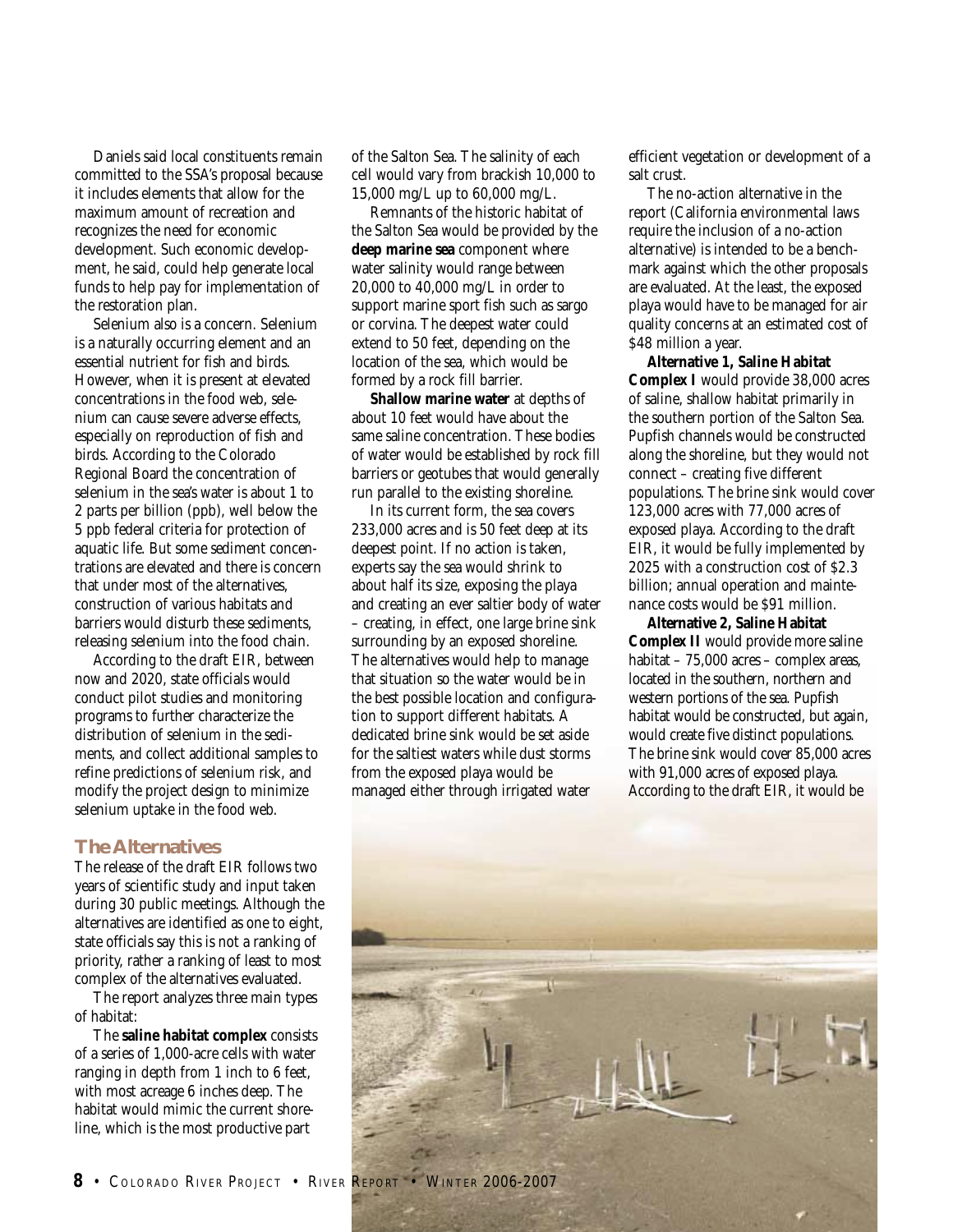fully implemented by 2030 at a cost of \$3.3 billion; annual operation and maintenance costs would be \$107 million.

**Alternative 3, Concentric Rings** would preserve the Salton Sea's existing shoreline habitat by constructing two concentric water bodies. The outer waterbody, or first ring, would be a brackish waterbody ranging from 0 to 10 feet deep. The inner ring would be a marine waterbody with a maximum depth of 10 feet that would provide additional shoreline habitat. All pupfish would be connected in the first ring. Both rings would be created by constructing rock filled dikes or levees. No saline habitat complex would be included. The brine sink would cover 68,000 acres with 127,000 acres of exposed playa. According to the draft EIR, it would be fully implemented by 2021 at a cost of \$4.9 billion. Annual operation and maintenance costs would be \$138 million.

**Alternative 4, Concentric Lakes** was proposed by the Imperial Group. This alternative is similar to Alternative 3, but would include multiple lakes. Water from one lake would flow into the next with the water increasing in salinity before reaching the brine pool in the center of the sea. Each lake would be 6 feet deep. The pupfish would be located in the outer lake, connecting all pupfish populations. There would be 88,000 acres of shallow habitat similar to the saline habitat complex. The brine sink would cover 22,000 acres with 111,000 acres of exposed playa. According to the draft EIR, it would be fully implemented by 2040 at a cost of \$2.3 billion. Annual operation and maintenance costs would be \$20 million.

Alternatives 5 to 8 include some form of a deep marine sea 40 to 50 feet deep. The location of the barrier varies.

*Continued on page 11* **Alternative 5, North Sea** would provide an 82,000-acre deep, marine, open-water habitat in the northern portion of the Salton Sea and saline habitat complex in the southern portion.

# Calendar

## **January**

- 11-12 **5th Annual National Salinity Summit**, sponsored by Multi State Salinity Coalition, San Diego, CA • Contact: email: nmwrri@wrri.nmsu.edu, web: http://wrri.nmsu.edu/conf/confsymp.html
- 25-26 **49th Colorado Water Congress Annual Convention**, Denver, CO Contact: (303) 837-0812, email: cwc@cowatercongress.org, web: http://www.cowatercongress.org

# **February**

- 17-19 **10th Annual Salton Sea International Bird Festival**, Imperial, CA Contact: 760-344-5359, email: newriver@usa.net, web: http://www.newriverwetlands.com/saltonsea.html
- 22-23 **Water Education Foundation's 24th Annual Executive Briefing**, Sacramento, CA Contact: Diana Farmer, 916-444-6240, email: dfarmer@watereducation.org, web: http://www.watereducation.org/briefings.asp

# **March**

- 7-9 **Water Education Foundation's Mexican Delta Tour**, Yuma, AZ Contact: Diana Farmer, 916-444-6240, email: dfarmer@watereducation.org, web: http://watereducation.org/tours.asp#mexican
- 8-9 **Xeriscape Conference and Expo**, sponsored by Xeriscape Council of New Mexico, Albuquerque, NM. Contact: Scott Varner, 505-468-1021, email: scott@xeriscapenm.com, web: www.xeriscapenm.com
- 8-9 **Colorado Water Law**, sponsored by CLE International, Denver, CO. Contact: CLE International, 800-873-7130, web: www.cle.com
- 28-30 **Water Education Foundation's Lower Colorado River Tour**, Las Vegas, NV Contact Diana Farmer, 916-444-6240, email: dfarmer@watereducation.org, web: http://watereducation.org/tours.asp#watertours

# **May**<br>2-3

- 80th Annual Conference & Exhibition, sponsored by Arizona Water & Pollution Control Association, Mesa, AZ Contact: 1-888-559-8844, web: http://www.awpca.org/default.aspx
- 11 **Colorado River Super Conference**, sponsored by CLE International, Las Vegas, NV Contact: CLE International, 800-873-7130, web: www.cle.com

## **June**

5 **Annual Water Conference**, sponsored by University of Arizona Water Resources Research Center, Phoenix, AZ Contact: Cas Sprout, 520-792-9591 ext. 55, email: csprout@ag.arizona.edu, web http://ag.arizona.edu/AZWATER/conf2007/index.html

*Contact Sue McClurg with your calendar items from July 2007 through December 2007 for inclusion in the Summer issue of* River Report*, smcclurg@watereducation.org or 717 K Street, Suite 317, Sacramento, CA 95814*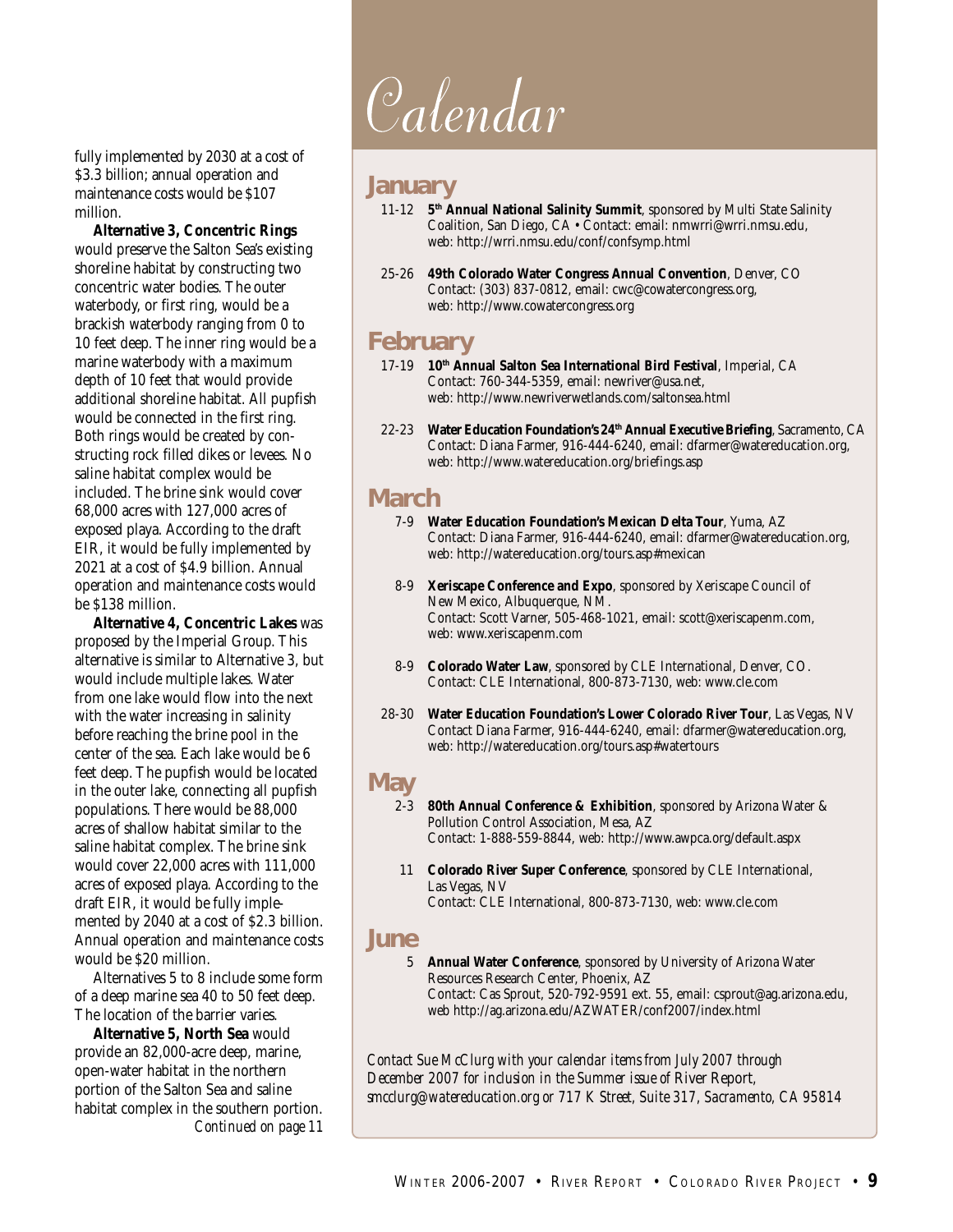# **Adapting the Glen Canyon Dam Adaptive Management Program**

*By Sue McClurg*

Dam releases, a water temperature control device and non-native fish control are just some of the ideas on the table as federal officials begin to explore ways to adapt the Glen Canyon Dam Adaptive Management Program (AMP) to better protect the endangered humpback chub and restore beach habitat in the Grand Canyon.

The U.S. Bureau of Reclamation (Reclamation) announced in November that it would begin development of an Environmental Impact Statement (EIS) on the implementation of a long-term experimental plan for Glen Canyon Dam operations as part of a legal settlement. According to the Nov. 6 Federal Register, the plan "is proposed to implement a structured, long-term, program of experimentation (including dam operations, potential modifications to Glen Canyon Dam intake structures, and other potential management actions, such as removal of non-native fish species) in the Colorado River below Glen Canyon Dam."

"This action reflects the Department's continued commitment to the Glen Canyon Dam Adaptive Management Program and appropriate environmental review and compliance of such experimentation," said Mark Limbaugh, assistant secretary for Water and Science for the Department of the Interior (Interior), in a press release.

Five environmental groups filed suit against Interior in February 2006 (*Center for Biodiversity v. Kempthorne*) charging that Reclamation had violated the Grand Canyon Protection Act, the Endangered Species Act and the National Environmental Policy Act, and that the decade-long effort to operate the dam to reduce impacts on the endangered humpback chub and the Grand Canyon's natural resources has failed to produce results.

"We feel they have had 10 years to make improvements and they have not," said John Weisheit of Living Rivers, one of the environmental groups involved in the suit. "The question is, are they going to save the Grand Canyon or not?"

Established in 1996, the AMP's objective is to determine how Glen Canyon Dam can be re-operated to protect and improve natural and cultural resources downstream, including the Grand Canyon, through adaptive management and scientific experimentation. The Adaptive Management Work Group (AMWG) recommends development and review of science-related work and changes to management practices.

Construction of Glen Canyon Dam has caused the once-muddy, warm Colorado River to become a cold, clear stream – better suited for the introduced trout than native fish such as the chub. According to the U.S. Geological Survey (USGS) the humpback chub's population had declined from about 10,000 to about 3,000 to 5,000 despite efforts to restore the fish while nonnative rainbow trout and brown trout had increased dramatically. Both trout species prey on native fishes. (Recent USGS news releases say the population has stabilized at approximately 5,000.)

Sediment now trapped behind Glen Canyon Dam has contributed to the disappearance of downstream sandbars and beaches used for habitat and recreational purposes. The erosion also is exposing archeological sites in the river corridor and locations of traditional importance to Native Americans.

Many of the actions undertaken under the AMP have focused on managing this sediment. Perhaps the biggest effort to restore this downstream habitat occurred in November 2004 when Reclamation conducted a highflow test release of water from Glen Canyon Dam in an effort to conserve sediment from tributaries below the dam and re-build riparian and fish habitat in the Grand Canyon.

According to a 2005 report prepared by the USGS Grand Canyon Monitoring and Research Center this experiment resulted in "the robust increase in sandbar area and volume in upper Marble Canyon … [b]ut more recent scientific findings suggest the use of short, strategically timed high-flow releases following sporadic sand inputs from tributaries is a possible strategy for rebuilding beaches and sandbars."

Prepared at the request of the AMWG, the 220-page report, *The State of the Colorado River Ecosystem in Grand Canyon*, found that many of the AMP objectives had not been met.

- Other major findings included:
- Under current dam operations, the Colorado River transports more sand out of the system than is supplied by tributaries on a seasonal to annual basis, preventing multiyear accumulation in the channel. As a result, erosion of channel and sandbar deposits from Marble and Grand Canyons continues
- Erosion between 1998 and 2003 in the area available for high-elevation camping decreased by 55 percent with an average rate of decrease of 15 percent per year. As noted above, these areas appear to have benefited from the November 2004 high-flow test.

Federal officials will now hold a series of scoping sessions to determine what to address as they develop an EIS, and anticipate publishing a draft in spring 2008. •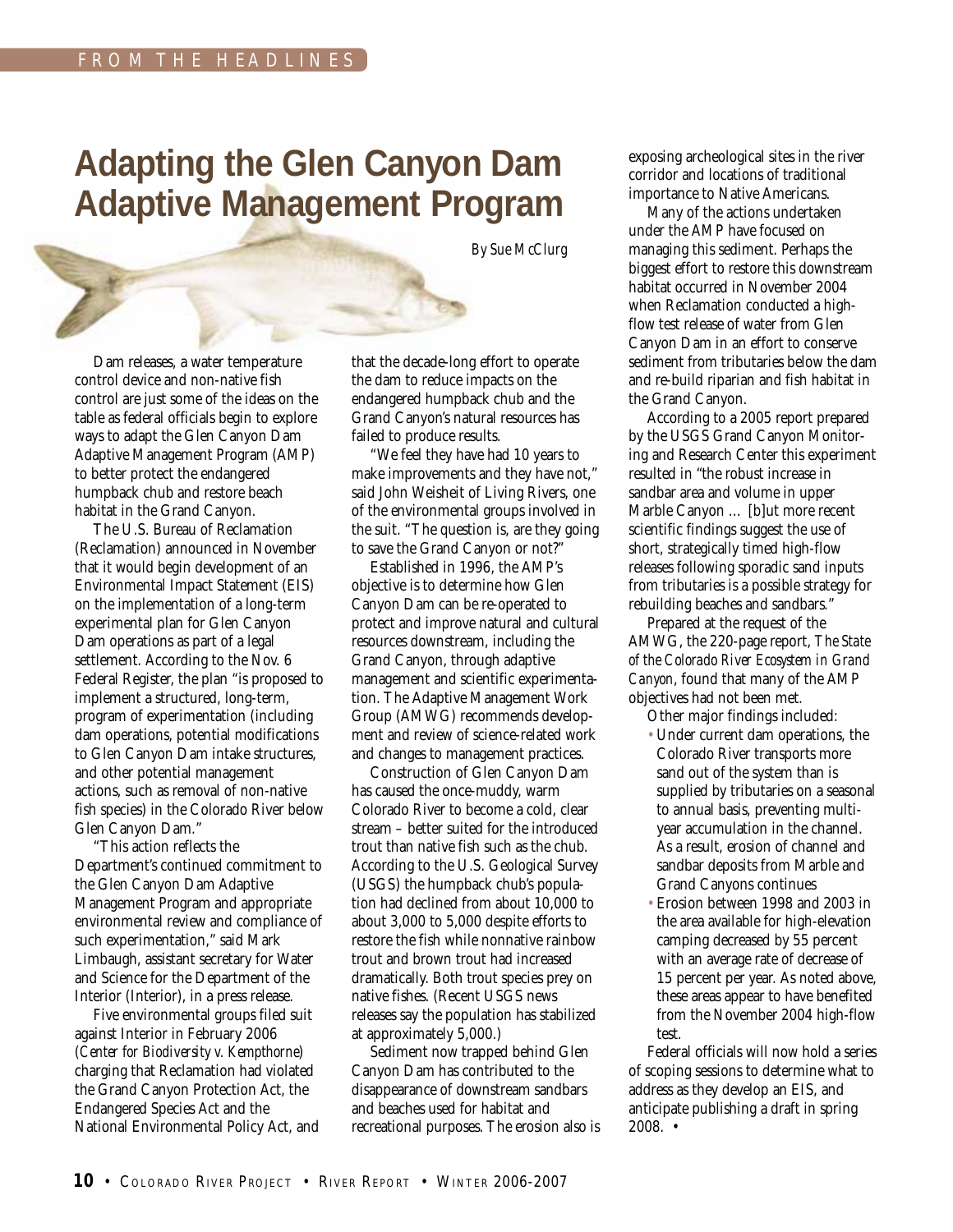#### *Continued from page 9*

A shoreline waterway would also be created in the southern portion, adjacent to the saline habitat area, to provide habitat and connectivity for the desert pupfish and a mixing/distribution channel for water supplies to different areas of the restored Salton Sea. Three separate pupfish habitats would be created. It would include 45,500 acres of saline habitat complex. The brine sink would cover 13,000 acres with 117,000 acres of exposed playa. According to the draft EIR, it would be fully implemented by 2027 at a cost of \$4.5 billion. Annual operation and maintenance costs would be \$134 million.

**Alternative 6, North Sea Combined** would provide a deep, marine waterbody in the northern portion of the Salton Sea combined with a moderately deep marine sea in the southern portion for a total of 74,000 acres. The marine sea would extend along the entire western shore of the existing Salton Sea. Pupfish would be located in the drains along the southern shoreline and be connected to populations in the San Felipe Creek. A pupfish channel also would connect drains north of the Alamo River. This alternative includes 29,000 acres of saline habitat complex. The brine sink would be 11,000 acres with 131,000 acres of exposed playa. According to the draft EIR, it would be fully implemented by 2032 at a cost of \$5.9 billion. Annual operation and maintenance costs would be \$149 million.

**Alternative 7, Combined North and South Lakes** is an early draft of the SSA's preferred alternative and would include a deep (40 to 50 feet) marine sea in the north end and a moderately deep marine sea (15 to 20 feet deep) in the south. Saline habitat complex would be created along the southeastern shore. Because of time constraints, the state had to analyze the proposal as it existed in March; the SSA has since made several revisions to increase the amount of saline habitat complex acreage and

F E A T U R E A R T I C L E decrease the size of the seas. The marine waterbody would extend along the entire western shore of the Salton Sea to the confluence of the Alamo River on the south side. Desert pupfish in drains along the northern and southern shorelines and San Felipe and Salt creeks would be connected; those in drains along the southeastern shoreline would not. This alternative also includes water treatment components and a storage reservoir for IID. The state did not include the proposed IID reservoir in its analysis, considering it to be an issue to be addressed in a site-specific EIR if this alternative were selected. This alternative relies on creation of a salt crust for air quality management.

> The SSA plans to submit changes it has made to this alternative to the state through the public comment period. As adopted by the SSA board in September, the revised plan foresees 220 square miles of surface water, with the two lakes connected by a channel along the west shoreline. There would be a 75,000-acre brine sink with 18,000 acres of saline habitat complex. According to the draft EIR, construction costs would be \$5.2 billion. Annual operation and maintenance costs would be \$82 million.

The revised SSA plan can be viewed at http://www.saltonsea.ca.gov

**Alternative 8, South Sea Combined** would provide a large deep, marine waterbody in the southern portion of the sea with a smaller moderately deep sea in the north for a total of 83,000 acres. Pupfish would be connected along the northern and southern shorelines and include all the drains and San Felipe Creek. A separate population would be established in Salt Creek. It also includes 18,000 acres of saline habitat complex areas along the eastern and western portions. The brine sink would cover 9,000 acres with 128,000 acres of exposed playa. According to the draft EIR, it t would be fully implemented by 2027 at a cost of \$5.8 billion. Annual operation and maintenance costs would be \$145 million.

#### **What Happens Next?**

With the release of the draft EIR, the state kicked-off a 90 day public comment period, which ends Jan. 17, 2007. State officials will then review all of the comments in preparation of a final EIR identifying a preferred plan, which could be a combined or hybrid plan based on several of the draft alternatives.

Subsequent legislation will be required to implement and fund the chosen alternative.

More than anything, Daniels is pushing for action and political leadership. "We cannot allow this opportunity to restore the sea to pass," he said. "We need to make significant improvements to the sea before 2017. In project terms, that's just around the corner."

Delfino agrees that the time to act is now. "A small group of people could stand in the way of something and we probably have the power to do that. But that would be a very bad decision to make. … I actually do think while we may have all started out in different areas we are moving forward to achieve an agreement," she said.

"If we can't do that, then I think we failed the sea and the surrounding communities are going to bear the impact of this."

Implementation, however, will take decades. Saline habitat complex, air quality management and pupfish connectivity components, for example, could not be constructed until the current sea level recedes. State officials say that construction for most of the alternatives would not be able to begin before 2014; and some not before 2018. Construction would continue until at least 2040.

"The sea is only sustainable if managed by man," said Chuck Keene, chief of the water management branch for DWR's Southern District Office. "We won't be able to fix it and then let it go. It will need to be actively maintained and managed no matter what alternative is selected." •